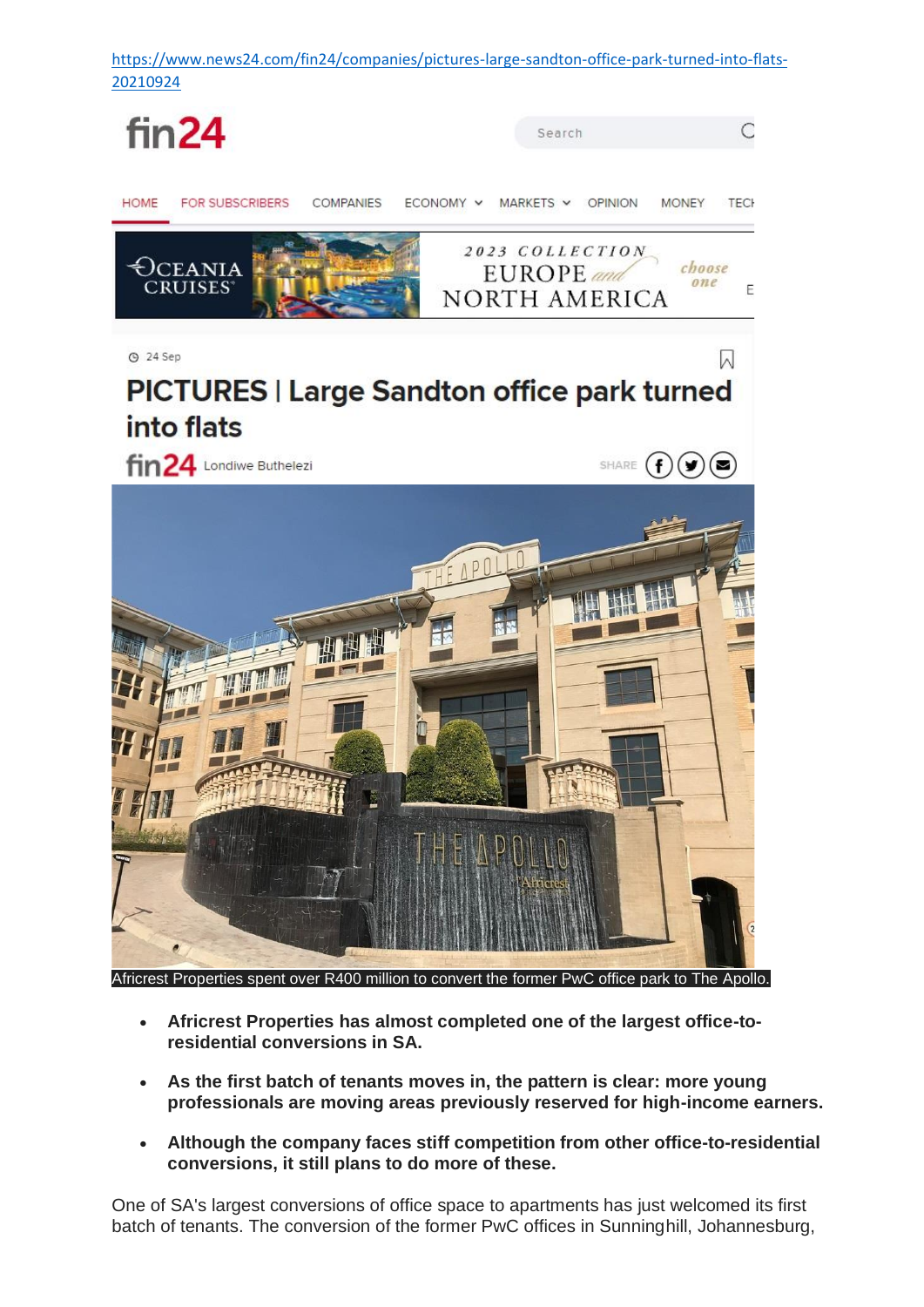has turned 30 000m<sup>2</sup> of what was once a place of work into homes of 200 people and will soon welcome another 500.

Africrest Properties' The Apollo complex is not the biggest in size. But with over R400 million the company is spending to convert that office park into residential apartments, it makes it the biggest conversion of this nature by value. It is a clear indication of how much companies are prepared to spend to capitalise on the oversupply of offices around Sandton.

The Apollo is one of three office parks that Africrest is converting to residential apartments in Sunninghill. Its conversion of an adjacent office park, now called The Alpha, is already complete. The company has purchased another office property just down the road from those two and is planning to turn it into 320 apartments.



Collectively, Africrest has budgeted to spend R800 million on the Sunninghill conversions alone, adding 1 250 residential units, some of which are priced relatively lower than the standard set by landlords in areas surrounding Sandton.

## **Pulling young professionals to upmarket areas around Sandton**

Blend said the average age of the company's tenants in the Sunninghill conversions is late-20 to 30 years. They are primarily young professions who've always aspired to live in Sandton and surrounding suburbs or those looking for a central point between all the busiest commercial hubs in the north of Johannesburg.

Being midway between Sandton, Bryanston, Fourways and Midrand, and the growing Waterfall precinct, Blend said it became a no-brainer for Africrest that it should pounce on those Sunninghill offices when they became available.

"You are now seeing affordable [home] prices close to work. It's opening up areas that were traditionally more affluent to a more middle-income market. I say affordable, relative to rentals in the area before," said Greg Blend, one of the co-founders and a director at Africrest Properties.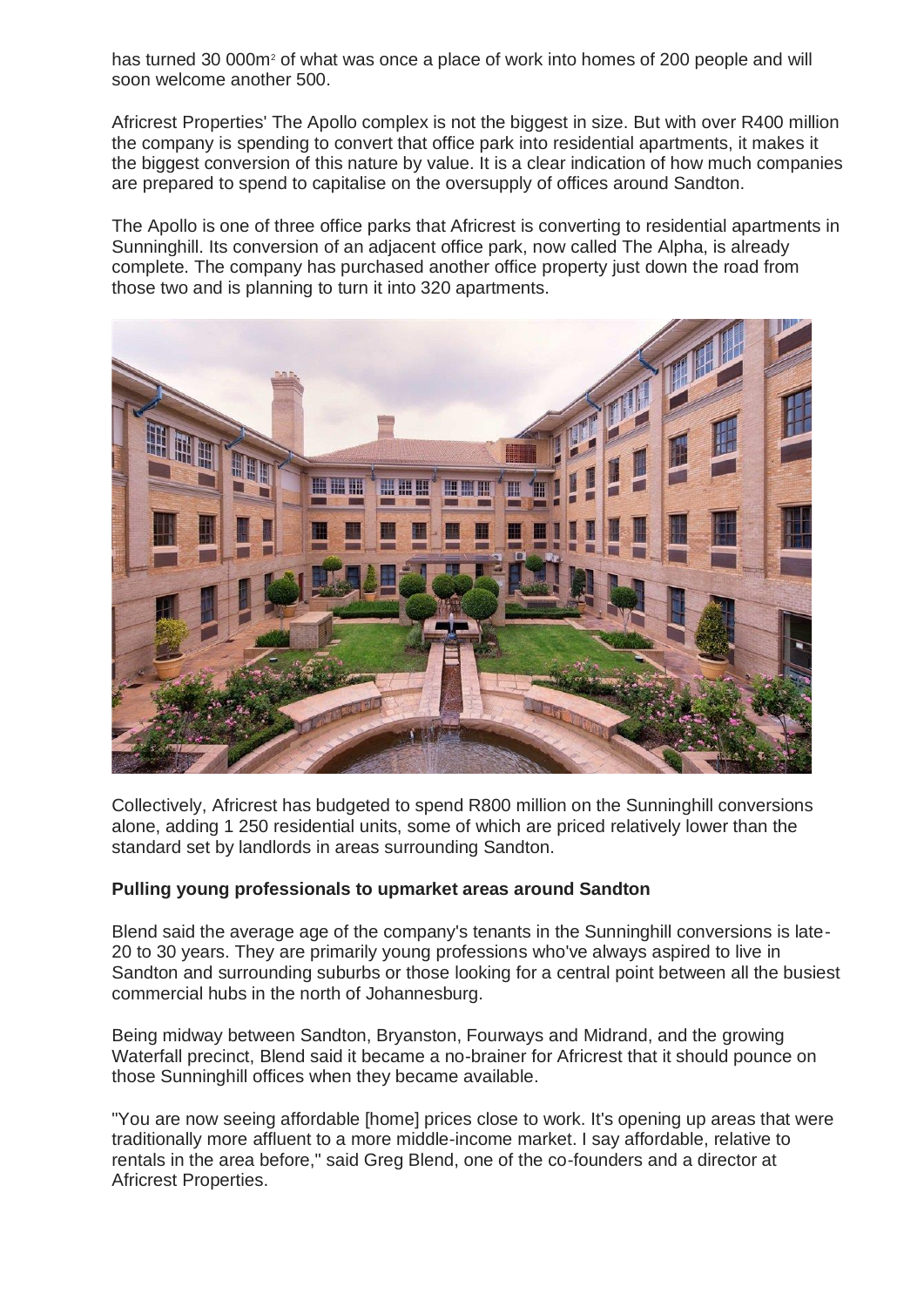Monthly rent in The Apollo starts from R4 890, including amenities such as uncapped Wi-Fi, free-to-use trainers at the in-house gym and shared work-from-home offices and business centres. The new building that the company has just starting to convert - called The Atlas will have apartments starting from R4 300.

## **A highly competitive market**

But with conversions of office buildings to residential apartments happening everywhere around Sandton and the surrounding areas, analysts are warning about the risk of oversupply of residential space, which could push rentals down even more and leave some landlords with a high vacancy headache in the long run.

In June, the credit bureau for the property market, the TPN Group, raised a flag about vacancies in Sandton. The group's Vacancy Survey for the second quarter of 2021 showed that Sandton had a 26.7% vacancy rate. TPN cited the office-to-residential conversions as one of the developments putting pressure on the residential market in the area.

Sunninghill might benefit from its distance from the Sandton CBD and its proximity to other sought-after Johannesburg's commercial hubs that some companies abandoned Sandton for. However, the TPN data showed that other surrounding areas like Midrand and Randburg are battling double-digit vacancies, too.

Africrest, on the other hand, remains upbeat as it has managed to fill all the 200 apartments at The Apollo, whose conversions is now complete. Blend said the adjacent conversion, The Alpha has a vacancy rate of only 2%, just like the group's lifestyle apartments in Johannesburg CBD, which it converted years ago.

Because of the low vacancy rate, the group plans to do more conversions around Johannesburg. Blend said there's potentially another 1 000 units in the pipeline for Ferndale, Randburg. The company already has two converted properties there.

"The whole South African rental market has been terrible at the moment in terms of vacancies. But build-to-rent landlords like us actually aren't doing that bad at all because people looking to move will come to us over an individual landlord," said Blend.

He also reckons that some of the newly converted buildings have the edge over older apartments because of their more modern finishes and amenities, as they are building with that increased competition in mind.

The Apollo, for instance, has an endless list of amenities such as a concierge, rooftop party areas, Zoom pods, a yoga studio, a cafe and boardrooms over and above the usual facilities found at surrounding buildings.